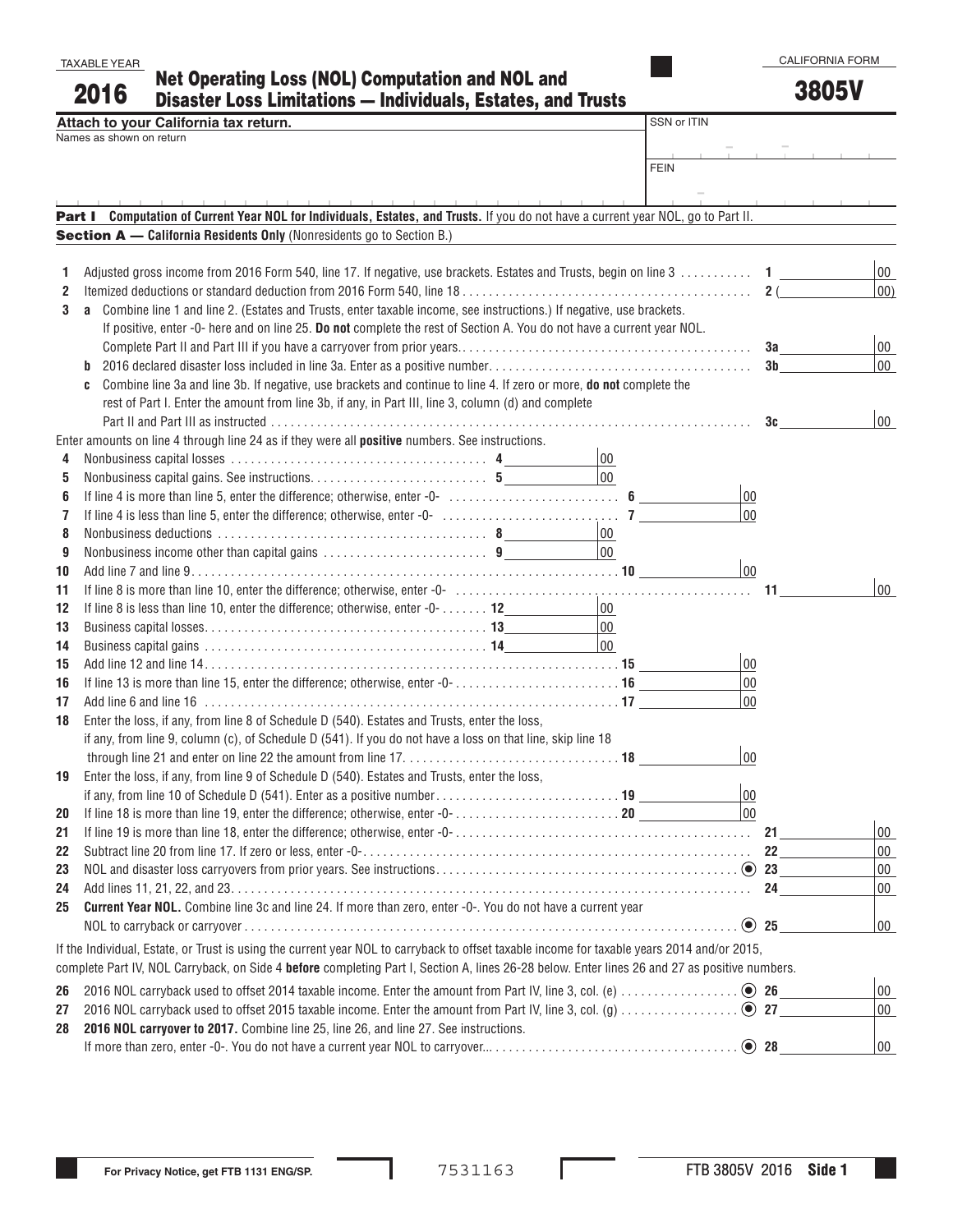

# Section B — Nonresidents and Part-Year Residents Only — Computation of Current Year California NOL

|   |                                                                                                                                                                              | (a)<br>Enter total amounts<br>as if you were a<br><b>CA</b> resident for<br>entire year. | (b)<br>Enter amounts<br>earned or received<br>from CA sources<br>if you were a nonresident<br>for the entire year. | (c)<br>Enter amounts<br>earned or received<br>during the portion<br>of the year you were<br>a CA resident. | (d)<br>Enter amounts<br>earned or received<br>from CA sources<br>during the portion<br>of the year you | (e)<br>Total<br>Combine<br>columns C and D |
|---|------------------------------------------------------------------------------------------------------------------------------------------------------------------------------|------------------------------------------------------------------------------------------|--------------------------------------------------------------------------------------------------------------------|------------------------------------------------------------------------------------------------------------|--------------------------------------------------------------------------------------------------------|--------------------------------------------|
|   | 1 Adjusted gross income. See instructions.                                                                                                                                   |                                                                                          |                                                                                                                    |                                                                                                            | were a nonresident.                                                                                    |                                            |
|   | If negative, use brackets $\dots\dots\dots\dots\dots\dots$ 1                                                                                                                 |                                                                                          |                                                                                                                    |                                                                                                            |                                                                                                        |                                            |
|   | 2 Itemized deductions or standard deduction.                                                                                                                                 |                                                                                          |                                                                                                                    |                                                                                                            |                                                                                                        |                                            |
|   |                                                                                                                                                                              |                                                                                          |                                                                                                                    | $\sqrt{2}$                                                                                                 |                                                                                                        |                                            |
|   | 3 a Combine line 1 and line 2. See instructions 3a                                                                                                                           |                                                                                          |                                                                                                                    |                                                                                                            |                                                                                                        |                                            |
|   | 2016 declared disaster loss included<br>b                                                                                                                                    |                                                                                          |                                                                                                                    |                                                                                                            |                                                                                                        |                                            |
|   | in line 3a. Enter as a positive number $\dots$ 3b                                                                                                                            |                                                                                          |                                                                                                                    |                                                                                                            |                                                                                                        |                                            |
|   | c Combine line 3a and line 3b. If negative,                                                                                                                                  |                                                                                          |                                                                                                                    |                                                                                                            |                                                                                                        |                                            |
|   | use brackets and continue to line $4 \ldots$ <b>3c</b><br>Enter amounts on line 4 through line 24 as if they were all positive numbers.                                      |                                                                                          |                                                                                                                    |                                                                                                            |                                                                                                        |                                            |
|   | 4 Nonbusiness capital losses 4                                                                                                                                               |                                                                                          |                                                                                                                    |                                                                                                            |                                                                                                        |                                            |
| 5 |                                                                                                                                                                              |                                                                                          |                                                                                                                    |                                                                                                            |                                                                                                        |                                            |
|   | 6 If line 4 is more than line 5, enter the                                                                                                                                   |                                                                                          |                                                                                                                    |                                                                                                            |                                                                                                        |                                            |
|   | difference; otherwise, enter -0- $\dots\dots\dots\dots$ 6                                                                                                                    |                                                                                          |                                                                                                                    |                                                                                                            |                                                                                                        |                                            |
|   | 7 If line 4 is less than line 5, enter the                                                                                                                                   |                                                                                          |                                                                                                                    |                                                                                                            |                                                                                                        |                                            |
|   | difference; otherwise, enter -0- 7                                                                                                                                           |                                                                                          |                                                                                                                    |                                                                                                            |                                                                                                        |                                            |
|   | 8 Nonbusiness deductions 8                                                                                                                                                   |                                                                                          | <u> 1989 - Johann Barnett, fransk politiker (</u>                                                                  |                                                                                                            |                                                                                                        |                                            |
| 9 | Nonbusiness income other than capital gains 9                                                                                                                                |                                                                                          |                                                                                                                    |                                                                                                            |                                                                                                        |                                            |
|   | 11 If line 8 is more than line 10, enter the                                                                                                                                 |                                                                                          |                                                                                                                    |                                                                                                            |                                                                                                        |                                            |
|   | difference; otherwise, enter -0- 11                                                                                                                                          |                                                                                          |                                                                                                                    |                                                                                                            |                                                                                                        |                                            |
|   | 12 If line 8 is less than line 10, enter the                                                                                                                                 |                                                                                          |                                                                                                                    |                                                                                                            |                                                                                                        |                                            |
|   |                                                                                                                                                                              |                                                                                          |                                                                                                                    |                                                                                                            |                                                                                                        |                                            |
|   |                                                                                                                                                                              |                                                                                          |                                                                                                                    |                                                                                                            |                                                                                                        |                                            |
|   |                                                                                                                                                                              |                                                                                          |                                                                                                                    |                                                                                                            |                                                                                                        |                                            |
|   |                                                                                                                                                                              |                                                                                          |                                                                                                                    |                                                                                                            |                                                                                                        |                                            |
|   | 16 If line 13 is more than line 15, enter the                                                                                                                                |                                                                                          |                                                                                                                    |                                                                                                            |                                                                                                        |                                            |
|   |                                                                                                                                                                              |                                                                                          |                                                                                                                    |                                                                                                            |                                                                                                        |                                            |
|   | <b>18</b> Enter the loss, if any, from line 4 of                                                                                                                             |                                                                                          |                                                                                                                    |                                                                                                            |                                                                                                        |                                            |
|   | Schedule D (540NR) worksheet for nonresidents                                                                                                                                |                                                                                          |                                                                                                                    |                                                                                                            |                                                                                                        |                                            |
|   | and part-year residents. See instructions 18                                                                                                                                 |                                                                                          |                                                                                                                    |                                                                                                            |                                                                                                        |                                            |
|   | 19 Enter the loss, if any, from line 5 of Schedule D                                                                                                                         |                                                                                          |                                                                                                                    |                                                                                                            |                                                                                                        |                                            |
|   | (540NR) worksheet for nonresidents and                                                                                                                                       |                                                                                          |                                                                                                                    |                                                                                                            |                                                                                                        |                                            |
|   | part-year residents. Enter as a positive number 19                                                                                                                           |                                                                                          |                                                                                                                    |                                                                                                            |                                                                                                        |                                            |
|   | 20 If line 18 is more than line 19, enter the                                                                                                                                |                                                                                          |                                                                                                                    |                                                                                                            |                                                                                                        |                                            |
|   | difference; otherwise, enter -0- 20                                                                                                                                          |                                                                                          |                                                                                                                    |                                                                                                            |                                                                                                        |                                            |
|   | 21 If line 19 is more than line 18, enter the                                                                                                                                |                                                                                          |                                                                                                                    |                                                                                                            |                                                                                                        |                                            |
|   | 22 Subtract line 20 from line 17. If zero or less.                                                                                                                           |                                                                                          |                                                                                                                    |                                                                                                            |                                                                                                        |                                            |
|   |                                                                                                                                                                              |                                                                                          |                                                                                                                    |                                                                                                            |                                                                                                        |                                            |
|   | 23 NOL and disaster loss carryovers from prior                                                                                                                               |                                                                                          |                                                                                                                    |                                                                                                            |                                                                                                        |                                            |
|   |                                                                                                                                                                              |                                                                                          |                                                                                                                    |                                                                                                            |                                                                                                        |                                            |
|   |                                                                                                                                                                              |                                                                                          |                                                                                                                    |                                                                                                            |                                                                                                        |                                            |
|   | 25 Current Year NOL. Combine line 3c and line 24.                                                                                                                            |                                                                                          |                                                                                                                    |                                                                                                            |                                                                                                        |                                            |
|   |                                                                                                                                                                              |                                                                                          | $\odot$                                                                                                            |                                                                                                            |                                                                                                        | $\circledbullet$                           |
|   | If the Individual, Estate, or Trust is using the current year NOL to carryback to offset taxable income for taxable years 2014 and/or 2015, complete Part IV, NOL Carryback, |                                                                                          |                                                                                                                    |                                                                                                            |                                                                                                        |                                            |
|   | on Side 4 before completing Part I, Section B, lines 26-28 below. Enter lines 26 and 27 as positive numbers.<br>26 2016 NOL carryback used to offset 2014                    |                                                                                          |                                                                                                                    |                                                                                                            |                                                                                                        |                                            |
|   | taxable income. Enter the amount from                                                                                                                                        |                                                                                          |                                                                                                                    |                                                                                                            |                                                                                                        |                                            |
|   |                                                                                                                                                                              |                                                                                          | $\odot$                                                                                                            |                                                                                                            |                                                                                                        | $\circledbullet$                           |
|   | 27 2016 NOL carryback used to offset 2015                                                                                                                                    |                                                                                          |                                                                                                                    |                                                                                                            |                                                                                                        |                                            |
|   | taxable income. Enter the amount from                                                                                                                                        |                                                                                          |                                                                                                                    |                                                                                                            |                                                                                                        |                                            |
|   |                                                                                                                                                                              |                                                                                          | $\textcolor{blue}{\bullet}$                                                                                        |                                                                                                            |                                                                                                        | $\odot$                                    |
|   | 28 2016 NOL carryover to 2017. Combine line 25,                                                                                                                              |                                                                                          |                                                                                                                    |                                                                                                            |                                                                                                        |                                            |
|   | line 26, and line 27.                                                                                                                                                        |                                                                                          |                                                                                                                    |                                                                                                            |                                                                                                        |                                            |
|   | See instructions. If more than zero, enter -0- 28                                                                                                                            |                                                                                          | $\odot$                                                                                                            |                                                                                                            |                                                                                                        | $\left( \bullet \right)$                   |

ł

Г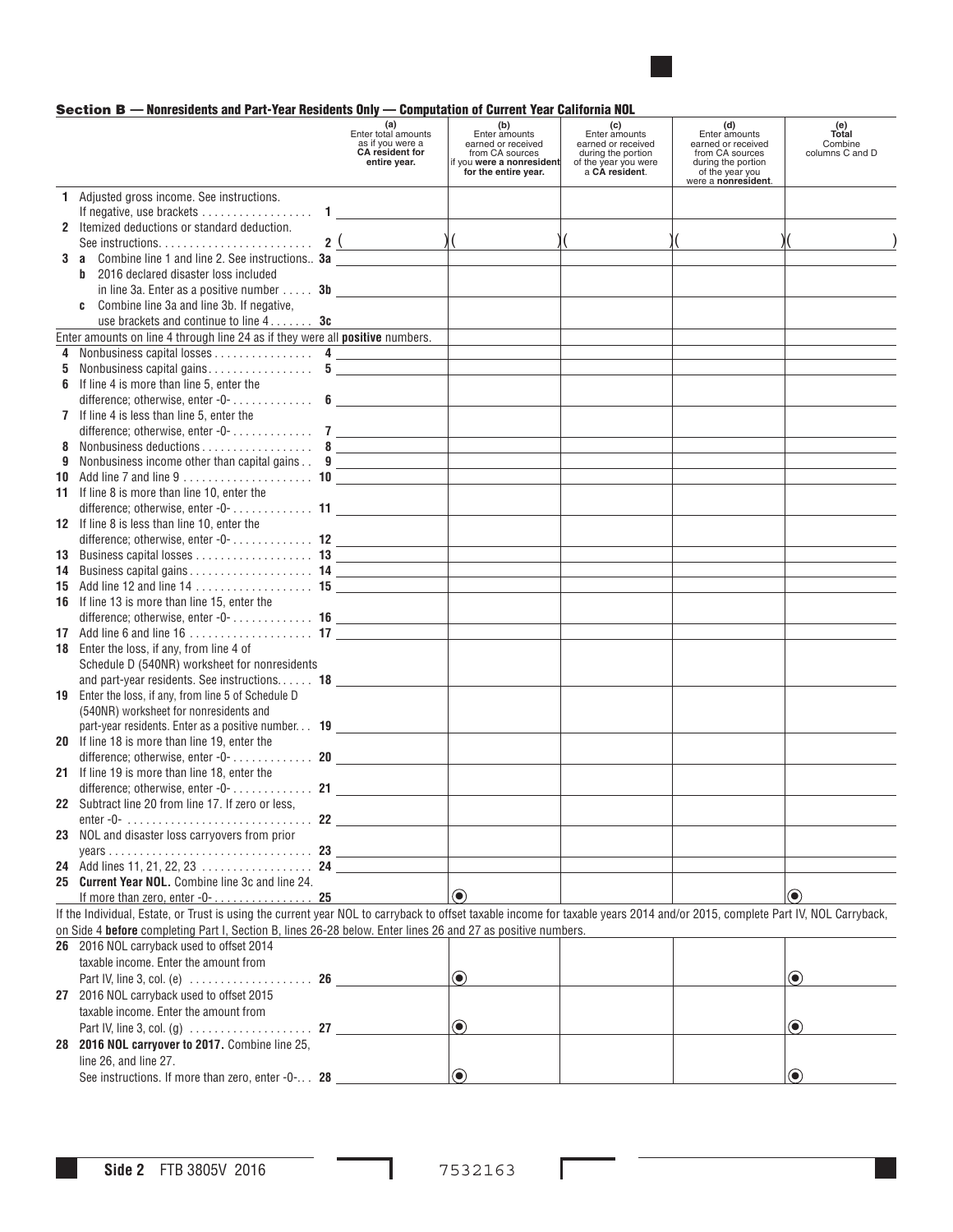## Section C — **Election to Waive Carryback**

 $\odot$   $\Box$  Check the box if the Individual, Estate, or Trust elects to "relinquish" the entire carryback period with respect to a 2016 NOL under IRC Section 172(b)(3). By making the election, the Individual, Estate, or Trust is electing to carry an NOL forward instead of carrying it back in the previous two years. Once the election is made, it is **irrevocable**. See instructions.

Continue with Part II, Determine 2016 Modified Taxable Income (MTI) and Part III, NOL Carryover and Disaster Loss Carryover Limitations. **Do not** complete Part IV, NOL Carryback.

| <b>Part II</b> Determine 2016 Modified Taxable Income (MTI). Be sure to read the instructions for Part II.                                            |              |
|-------------------------------------------------------------------------------------------------------------------------------------------------------|--------------|
|                                                                                                                                                       |              |
| Enter amounts on line 2 through line 5 as if they were all <b>positive</b> numbers.                                                                   |              |
|                                                                                                                                                       | $ 00\rangle$ |
|                                                                                                                                                       | $ 00\rangle$ |
|                                                                                                                                                       | $ 00\rangle$ |
| 5 Adjustments to itemized deductions. See instructions $\dots\dots\dots\dots\dots\dots\dots\dots\dots\dots\dots\dots\dots\dots\dots\dots\dots\dots$ 5 | $ 00\rangle$ |
|                                                                                                                                                       | $ 00\rangle$ |

#### **Part III NOL Carryover and Disaster Loss Carryover Limitations.** See Instructions.

| (Y)<br>Available balance |  |
|--------------------------|--|
|                          |  |

# **Prior Year NOLs**

| (a)             | (b)                      | (c)                                   | (d)                         | (e)                    | (f)                    | (h)                                               |
|-----------------|--------------------------|---------------------------------------|-----------------------------|------------------------|------------------------|---------------------------------------------------|
| Year of<br>loss | Code<br>See instructions | Type of NOL<br>See below <sup>*</sup> | Initial loss                | Carryover<br>from 2015 | Amount used<br>in 2016 | Carryover to 2017<br>$ col. (e)$ minus col. $(f)$ |
| 2 <sup>o</sup>  | $\bigcirc$               | $\bullet$                             | $\bf \odot$                 | $\odot$                | $\odot$                | $\odot$                                           |
| $\odot$         | $\bigcirc$               | $\odot$                               | $\bullet$                   | $\bigcirc$             | $\odot$                | $\odot$                                           |
| $\bigcirc$      | $\bigcirc$               | $\odot$                               | $\textcolor{blue}{\bullet}$ | $\bigcirc$             | $\odot$                | $\bigcirc$                                        |
| $\bigcirc$      | $\bigcirc$               | $\odot$                               | $\odot$                     | $\odot$                | $\bigcirc$             | $\bigcirc$                                        |

|   | col. (d) minus col. (f)<br>See Instructions<br><b>Current Year NOLs</b> |           |                                        |            |  |         |  |                   |
|---|-------------------------------------------------------------------------|-----------|----------------------------------------|------------|--|---------|--|-------------------|
|   | 3 2016                                                                  | $\bullet$ | $\left( \bullet \right)$<br><b>DIS</b> | $\odot$    |  | $\odot$ |  | $\bullet$         |
| 4 | 2016                                                                    | $\bullet$ | $\bullet$                              | $\odot$    |  |         |  | $\mathbf{\Theta}$ |
|   | 2016                                                                    | $\bullet$ | $\bullet$                              | $\bigcirc$ |  |         |  | $\bullet$         |
|   | 2016                                                                    | $\bullet$ | $\mathbf{\Theta}$                      | $\odot$    |  |         |  | $\bullet$         |

**\*Type of NOL:** General (GEN), New Business (NB), Eligible Small Business (ESB), or Disaster (DIS).

**5** NOL carryover. Add the carryover amounts in column (h) that are not the result of a disaster loss . . **5** 00

**6** Disaster loss carryover. Enter the total loss carryover amounts in column (h) that are the result of disaster losses . . **6** 00

 $\overline{I_{\alpha}}$